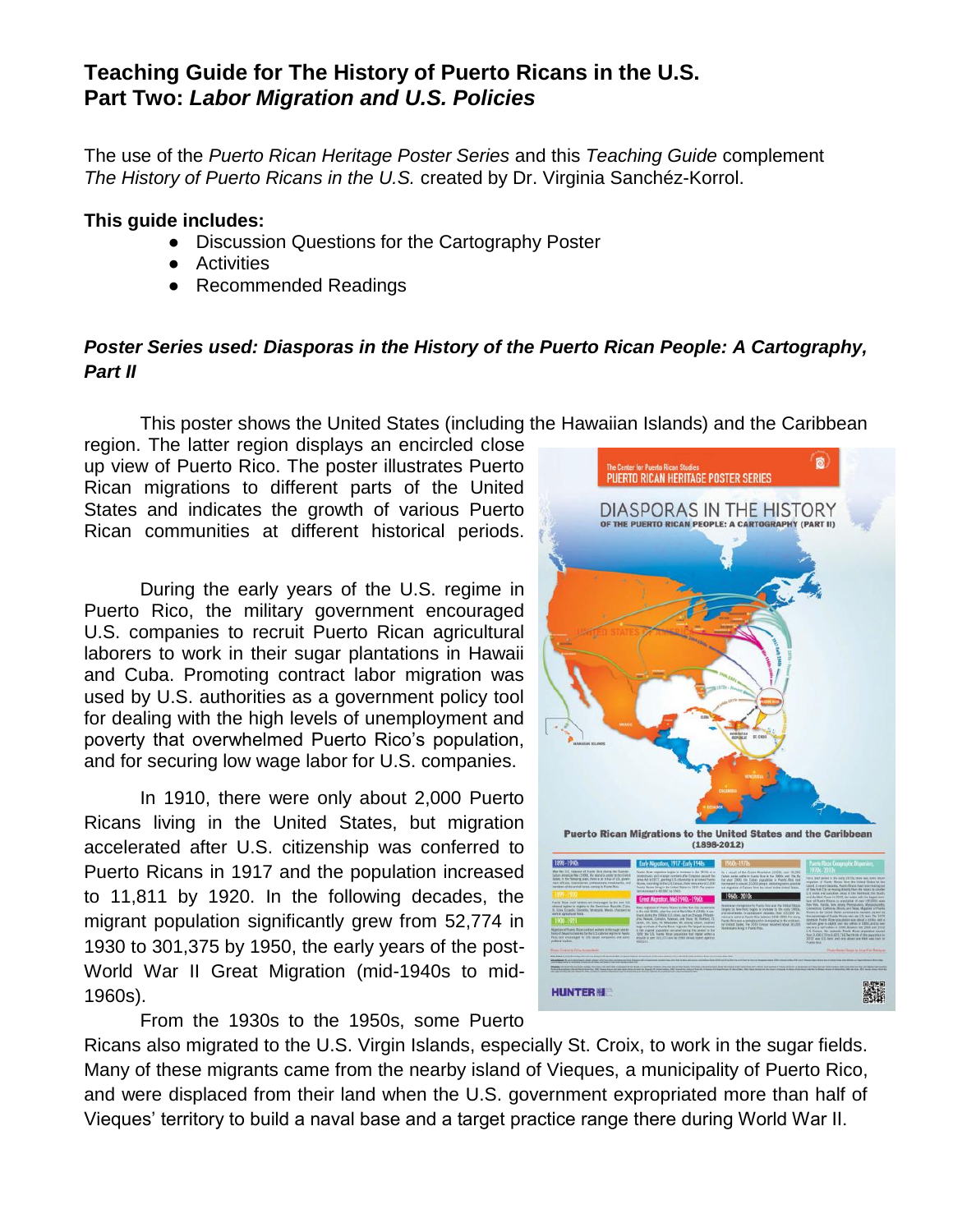## **Teaching Guide for The History of Puerto Ricans in the U.S. Part Two:** *Labor Migration and U.S. Policies*

Migration to the United States intensified during the Great Migration period and, since then, continues at a steady pace into the  $21<sup>st</sup>$  century. The continuous influx of new migrants has led to the formation or expansion of numerous stateside Puerto Rican communities, mostly located in large U.S. urban centers and suburban vicinities. In 2008, the population of the Puerto Rican diaspora for the first time surpassed that of the island of Puerto Rico. The U.S. Census estimates a stateside Puerto Rican population of 4.7 million in 2013, compared to 3.7 million island residents.

The arrows in this map poster point to the geographic dispersion of the Puerto Rican migrant population to the United States. This geographic dispersion became a more evident trend in the post-World War II Great Migration period and continues into the present. In the 1960s, over 80 percent of the Puerto Rican population was concentrated in the New York metropolitan area and a few other cities in the Northeast. In 2010, only about 23 percent of the total stateside Puerto Rican population resided in the state of New York. Eighteen percent of Puerto Ricans now live in Florida, 9 percent in New Jersey, 8 percent in Pennsylvania, and about 6 percent in each of the states of Connecticut and Massachusetts. Some population estimates show that within a few years, the Puerto Rican population of the Orlando metropolitan area in Central Florida may surpass that of the New York metropolitan area. The cities of Chicago, Philadelphia, and Hartford, CT also have high concentrations of Puerto Ricans (over 200,000 each).

As Puerto Rican migration to the United States was taking place, large numbers of immigrants from the Hispanic Caribbean islands of Cuba and the Dominican Republic came to Puerto Rico during the second half of the twentieth century. First, was a major wave of Cuban exile immigration to Puerto Rico and several other Spanish-speaking countries, and to the states of Florida and New Jersey propelled by the 1959 Cuban Revolution. Thousands of Cuban exiles settled in Puerto Rico in the early 1960s. A decade later, Dominicans also began to immigrate to Puerto Rico and notable increases occurred in the 1970s and 80s. Documented and undocumented immigration from the Dominican Republic to Puerto Rico continues to a lesser degree into the present.

### **Discussion Questions for the** *Diasporas in the History of the Puerto Rican People: A Cartography, Part II*

1) In what specific ways is immigration to Puerto Rico an important part of its history?

2) In what specific ways is migration to the United States a persistent reality throughout the 20<sup>th</sup> and 21<sup>st</sup> centuries?

3) What are some of the implications of the contemporary geographic dispersion of Puerto Ricans and their significant population growth in several new U.S. cities and states, other than their traditional places of early settlement?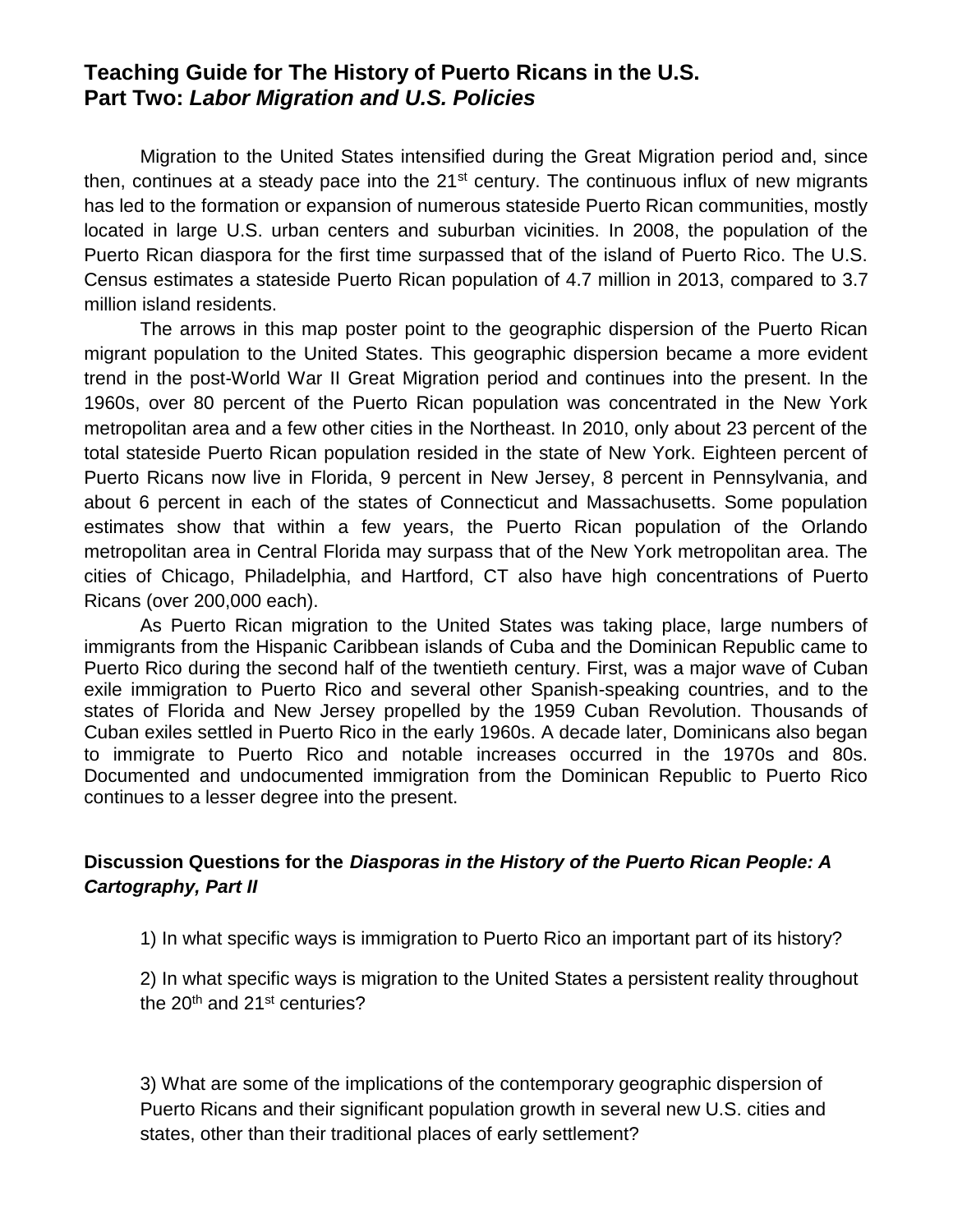## **Activities**

**1) Brief Summaries**: Ask students to summarize the poster's major themes in a sentence or two and relate their view of how certain landmark events have influenced the Puerto Rican community in the United States.

**2) Minute Paper**: Ask students to respond to two questions: (a) What was the most significant thing you learned from this poster?; and (b) What questions remain in your mind after studying this poster?

**3) The Muddiest Point**: Ask students to identify any issues, concepts, or information that remain unclear to them after studying the poster. Then, to describe how they can find additional information from the Study Guide's recommended readings to enhance their knowledge and understanding.

**4) Profiles of Notable Individuals:** Ask students to write a brief, focused profile of an individual, a group, or an organization or institution highlighted in the poster whose values, goals, or actions the reader admires based on the provided poster content.

## **Recommended Readings**

- Acosta-Belén, Edna and Carlos E. Santiago. 2006. *Puerto Ricans in the United States: A Contemporary Portrait*. Boulder, CO: Lynne Rienner Publishers.
- Cruz, José. 1998. *Identity and Power: Puerto Ricans and the Challenge of Ethnicity*. Philadelphia: Temple University Press.
- Duany, Jorge. 2001. *The Puerto Rican Nation on the Move: Identities on the Island and in the United States*. Chapell Hill, NC: University of North Carolina Press.
- Duany, Jorge. 2011. *Blurred Borders: Transnational Migration between the Hispanic Caribbean and the United States.* Raleigh-Durham, NC: University of North Carolina Press.
- Duany, Jorge and Félix Matos Rodríguez. 2006. *Puerto Ricans in Orlando and Central Florida*. New York: Centro de Estudios Puertorriqueños.
- Glasser, Ruth. 1995. *My Music is my Flag: Puerto Rican Musicians and their New York Communities, 1917-1940*. Berkeley: University of California Press.
- Haslip-Viera, Gabriel, Angelo Falcón, and Félix Matos Rodríguez, eds. 2005. *Boricuas in Gotham: Puerto Ricans in the Making of New York City.* Princeton, NJ: Markus Wiener Publishers.
- López, Iris. 2005. "Borinkis and Chop Suey: Puerto Rican Identity in Hawaii, 1900-2000." In *The Puerto Rican Diaspora: Historical Perspectives*, Carmen T. Whalen and Víctor Vázquez-Hernández, eds. Philadelphia: Temple University Press, 43-67.